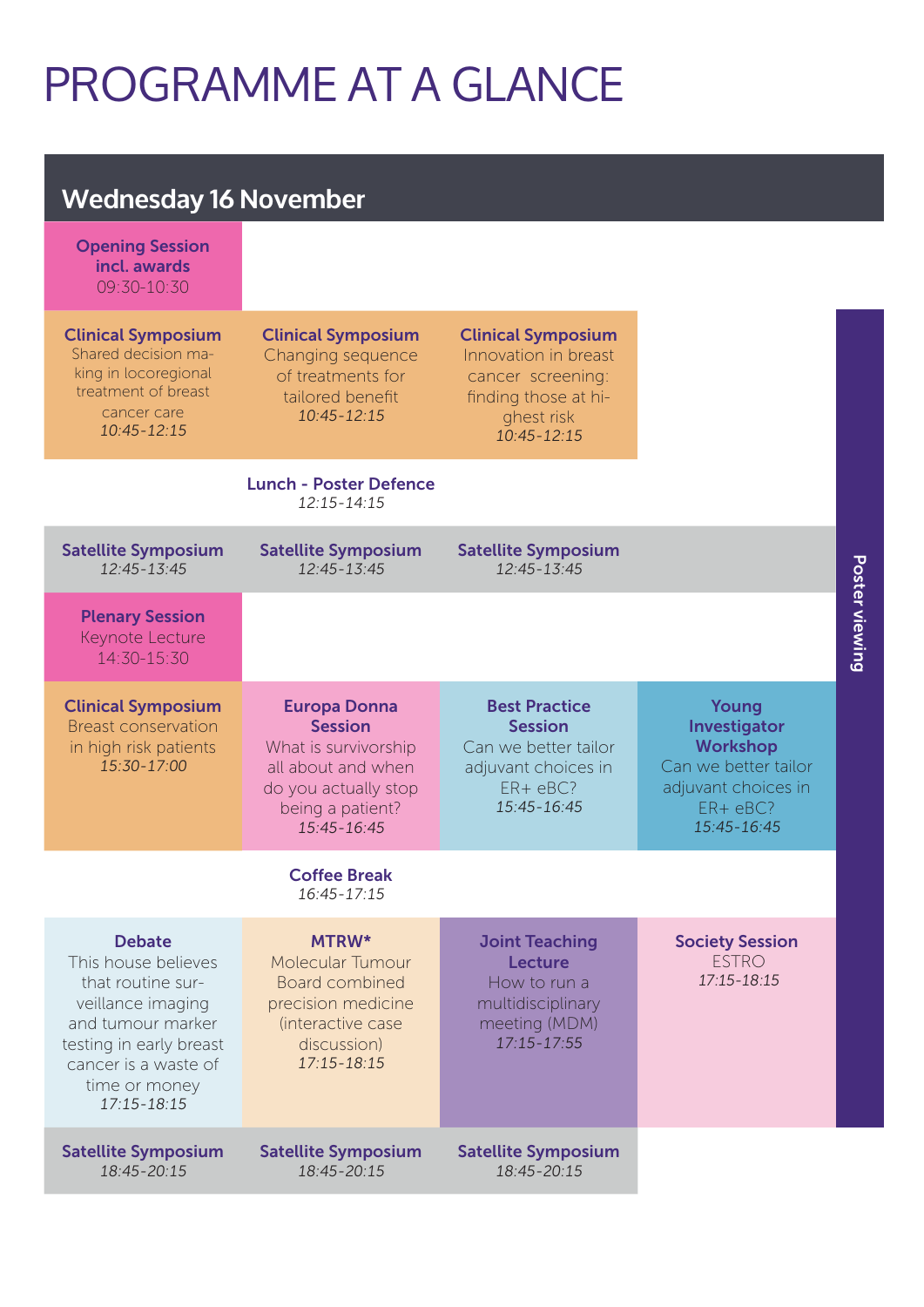## PROGRAMME AT A GLANCE

| <b>Thursday 17 November</b>                                                                                                     |                                                                                                                                             |                                                                                                                     |                                                     |  |  |  |  |
|---------------------------------------------------------------------------------------------------------------------------------|---------------------------------------------------------------------------------------------------------------------------------------------|---------------------------------------------------------------------------------------------------------------------|-----------------------------------------------------|--|--|--|--|
| <b>Society Session</b><br><b>ESSO</b><br>07:45-08:45                                                                            | <b>Society Session</b><br><b>EUSOBI</b><br>07:45-08:45                                                                                      | <b>Young Investigator</b><br><b>Workshop</b><br>Let's get social!<br>07:45-08:45                                    | <b>Society Session</b><br><b>ESP</b><br>07:45-08:45 |  |  |  |  |
| <b>Best Practice</b><br><b>Session</b><br>How to manage<br>young women who<br>would like to beco-<br>me pregnant<br>09:00-10:00 | <b>Best Practice</b><br><b>Session</b><br>What can I do to<br>prevent my risk of<br>breast cancer<br>09:00-10:00                            | <b>Joint Teaching</b><br><b>Lecture</b><br>BRCA testing: who,<br>what and when does<br>it make sense<br>09:00-09:40 |                                                     |  |  |  |  |
|                                                                                                                                 | <b>Coffee Break</b><br>$10:00 - 10:30$                                                                                                      |                                                                                                                     |                                                     |  |  |  |  |
| <b>Clinical Symposium</b><br>Artificial Intelligence:<br>how do we move<br>forward<br>10:30-12:00                               | <b>Clinical Symposium</b><br><b>HER2 low metastatic</b><br>breast cancer<br>10:30-12:00                                                     | <b>Clinical Symposium</b><br>How can technology<br>help to move the<br>survivorship field?<br>10:30-12:00           |                                                     |  |  |  |  |
|                                                                                                                                 |                                                                                                                                             |                                                                                                                     |                                                     |  |  |  |  |
|                                                                                                                                 | Lunch<br>12:00-14:15                                                                                                                        |                                                                                                                     |                                                     |  |  |  |  |
| <b>Satellite Symposium</b><br>12:45-13:45                                                                                       | <b>Satellite Symposium</b><br>12:45-13:45                                                                                                   | <b>Satellite Symposium</b><br>12:45-13:45                                                                           |                                                     |  |  |  |  |
| <b>Update Session</b><br><b>Medical Oncology</b><br>14:30-15:30                                                                 | <b>Debate</b><br>This house belie-<br>ves that Breast MRI<br>should be used to<br>de-escalate radiation<br>therapy treatment<br>14:30-15:30 | <b>Europa Donna</b><br><b>Session</b><br>Impact of COVID-19<br>on Breast Cancer<br>Patients<br>14:30-15:30          |                                                     |  |  |  |  |
|                                                                                                                                 | <b>Coffee Break</b><br>16:45-17:15                                                                                                          |                                                                                                                     |                                                     |  |  |  |  |
| <b>Poster Discussion</b><br><b>Session</b><br>16:00-17:00                                                                       | <b>Poster Discussion</b><br><b>Session</b><br>16:00-17:00                                                                                   | <b>Poster Discussion</b><br><b>Session</b><br>16:00-17:00                                                           |                                                     |  |  |  |  |